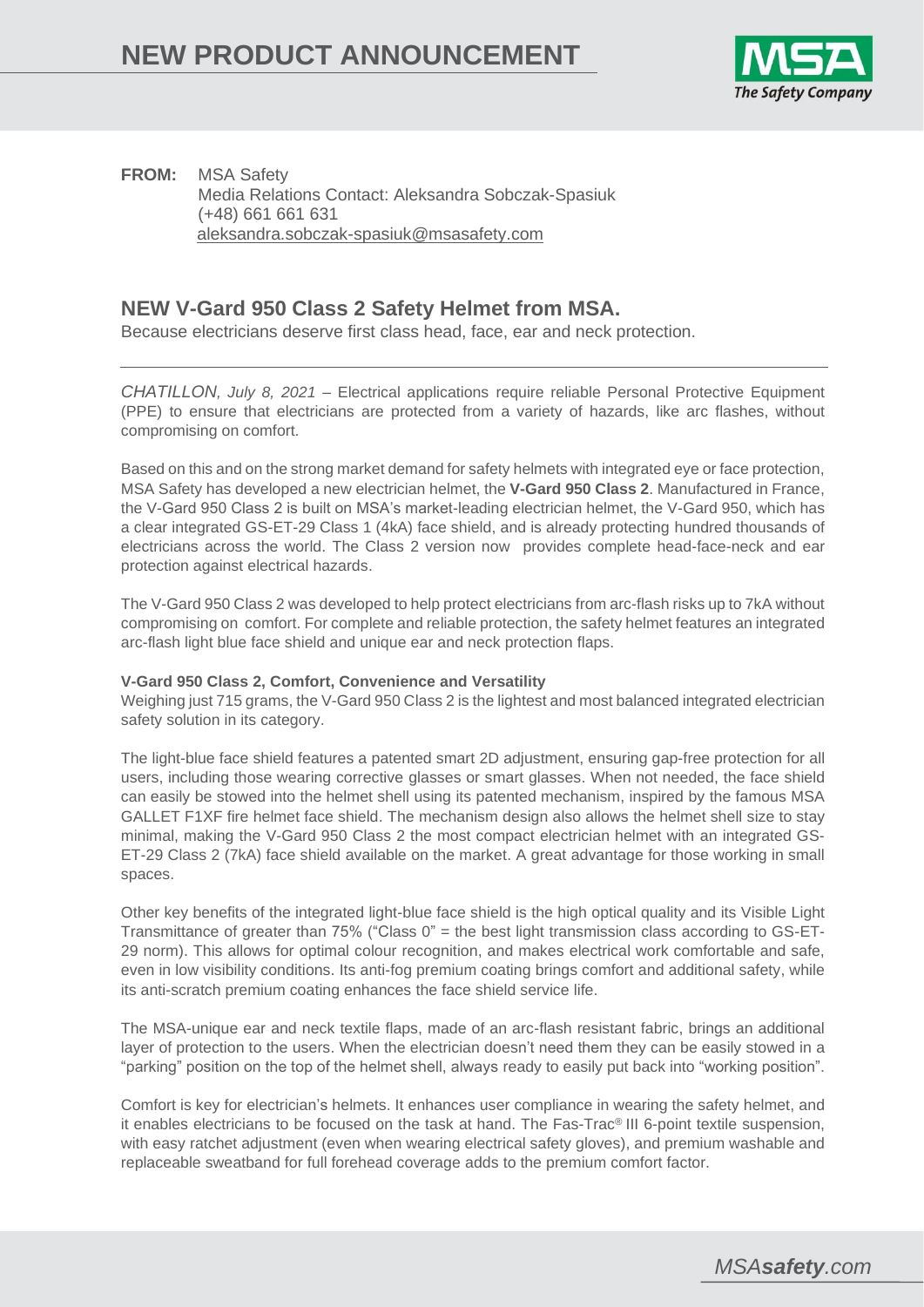

Each V-Gard 950 Class 2 comes with a 4-point textile chinstrap, ensuring better helmet retention and is delivered in a premium textile transport and storage bag.

This modern electrician helmet is available in 6 colours with multiple customisation possibilities including retroreflective stickers, badge holders for user identification and high-quality logo printing.

## **Spotlight on Certification**

This new category III PPE features a full set of approvals:

EN397:2012 "Industrial safety helmets" (with options: Electrical insulation 440V, Molten Metal, Very Low temperatures -30°C and Lateral Deformation) and EN50365 "Electrically insulating helmets for use on low voltage installations".

Its integrated clear blue arc-flash visor is certified according to GS-ET-29 Class 2 (7kA) arc-flash visors norm and EN 166:2002 "Personal eye-protection" (with options: resistance to medium energy impact 120 m/s, protection against liquid chemical splash, Electric arc resistance, resistance to molten metal, resistance to scratching and resistance to fogging.

It is worth mentioning that the V-Gard 950 Class 2 is also certified by INERIS for safe use in ATEX zones 1, 2, 20, 21, 22 (ELECTROSTATIC-INERIS certification).

The V-Gard 950 Class 2 is now available and completes the MSA industrial helmet portfolio, made up of 13 different models for multiple applications.

To celebrate its launch, MSA invites end-users to 'Try Before You Buy' and [test the V-Gard 950 Class](https://gb.msasafety.com/submarket/utilities-electrical?marketName=/markets/utilities#ninefifty)  [2 for free \(conditions apply\).](https://gb.msasafety.com/submarket/utilities-electrical?marketName=/markets/utilities#ninefifty)

To download the V-Gard 950 Class 2 high resolution pictures, please go: [https://cdn2.webdamdb.com/1280\\_smhqDO75hE40.png?1623408008](https://cdn2.webdamdb.com/1280_smhqDO75hE40.png?1623408008) [https://cdn2.webdamdb.com/1280\\_Y45MWLwuD3e4.png?1623411388](https://cdn2.webdamdb.com/1280_Y45MWLwuD3e4.png?1623411388) [https://cdn2.webdamdb.com/1280\\_IP8f28ygIs10.png?1623411535](https://cdn2.webdamdb.com/1280_IP8f28ygIs10.png?1623411535)